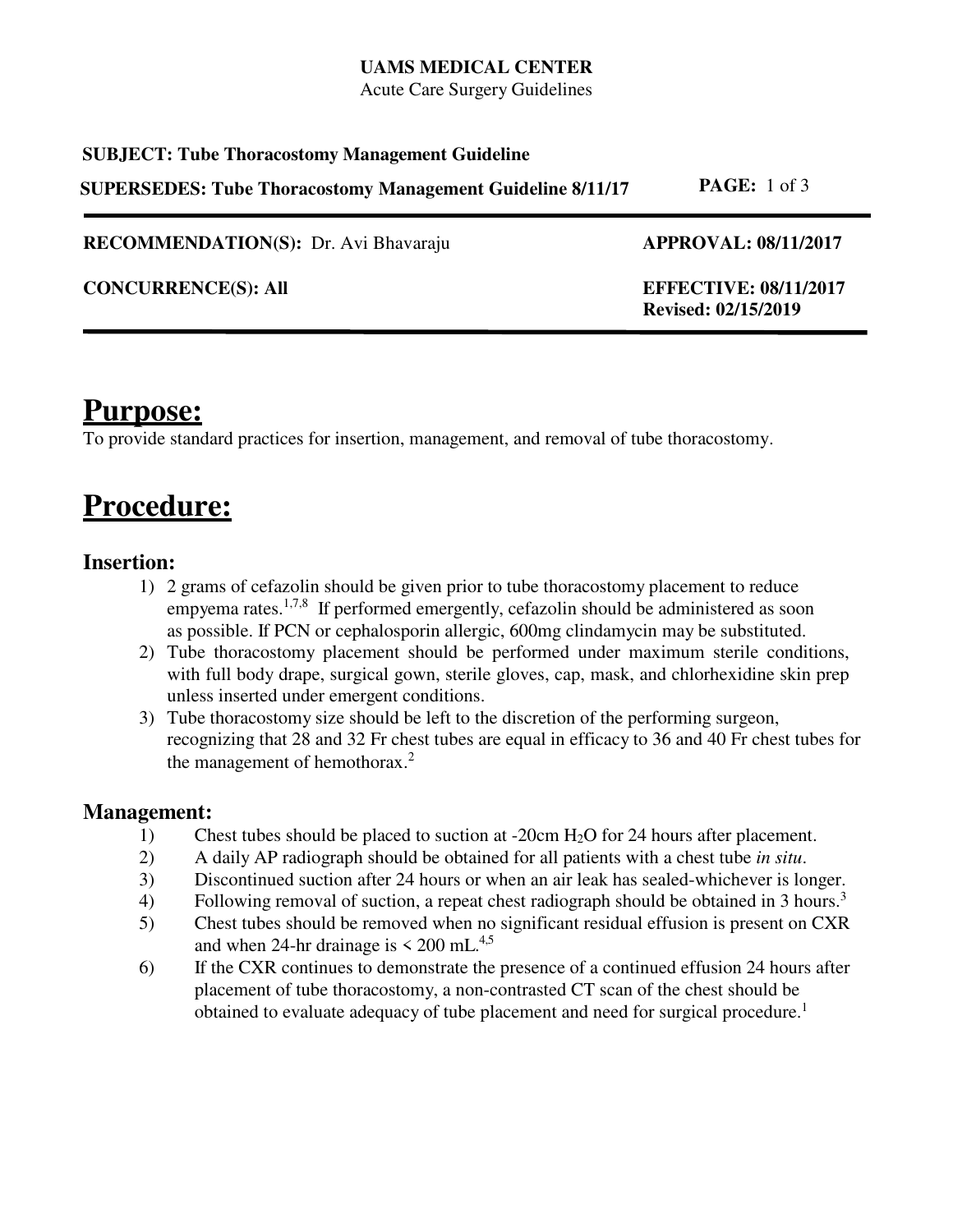#### **UAMS MEDICAL CENTER**

Acute Care Surgery Guidelines

#### **SUBJECT: Tube Thoracostomy Management Guideline**

**SUPERSEDES: Tube Thoracostomy Management Guideline 8/11/17 PAGE:** 2 of 3

**RECOMMENDATION(S):** Dr. Avi Bhavaraju **APPROVAL: 8/11/2017** 

**CONCURRENCE(S): All EFFECTIVE: 8/11/2017** 

# **Revised: 02/15/2019**

#### **Removal:**

- 1) Chest tubes may be removed at end-inspiration, end-expiration.<sup>6</sup> Both are safe.
- 2) Following chest tube removal, an occlusive dressing should be placed over the skin exit site and affixed with an adhesive dressing.
- 3) A PA and lateral chest radiograph should be obtained within 2 hours after chest tube removal and evaluated for clinically significant pneumothorax or pleural effusion/hemothorax. If the patient cannot travel, then an upright portable chest radiograph is acceptable.<sup>6,10,11</sup>

## **References:**

1) **Management of post-traumatic retained hemothorax: a prospective, observational, multicenter AAST study***. J Trauma Acute Care Surg. 2012 Jan;72(1):11-22; discussion 22-4; quiz 316.* DuBose J, Inaba K, Demetriades D, Scalea TM, O'Connor J, Menaker J, Morales C, Konstantinidis A, Shiflett A, Copwood B; AAST Retained Hemothorax Study Group.

2) **Does size matter? A prospective analysis of 28-32 versus 36-40 French chest tube size in trauma.**  *J Trauma Acute Care Surg. 2012 Feb;72(2):422-7.* Inaba K, Lustenberger T, Recinos G, Georgiou C, Velmahos GC, Brown C, Salim A, Demetriades D, Rhee P.

3) **How long should you wait for a chest radiograph after placing a chest tube on water seal? A prospective study.** *J Trauma. 2005 Jul;59(1):92-5.*Schulman CI, Cohn SM, Blackbourne L, Soffer D, Hoskins N, Bowers N, Habib F, Crookes B, Benjamin B, Pizano LR.

4) **When to remove a chest tube? A randomized study with subsequent prospective consecutive validation.** *J Am Coll Surg. 2002 Nov;195(5):658-62.* Younes RN, Gross JL, Aguiar S, Haddad FJ, Deheinzelin D.

5) **Volume threshold for chest tube removal: a randomized controlled trial.** *J Inj Violence Res. 2009 Jul;1(1):33-6.* Hessami MA, Najafi F, Hatami S.

6) **Chest tube removal: end-inspiration or end-expiration?** *J Trauma. 2001 Apr;50(4):674-7.* Bell RL<sup>1</sup>, Ovadia P, Abdullah F, Spector S, Rabinovici R.

7) **Results of a clinical practice algorithm for the management of thoracostomy tubes placed for traumatic mechanism.** *Springerplus. 2013; 2: 642.* Martin M, Schall CT, Anderson C, Kopari N, Davis AT, Stevens P, Haan P, Kepros JP, Mosher BD